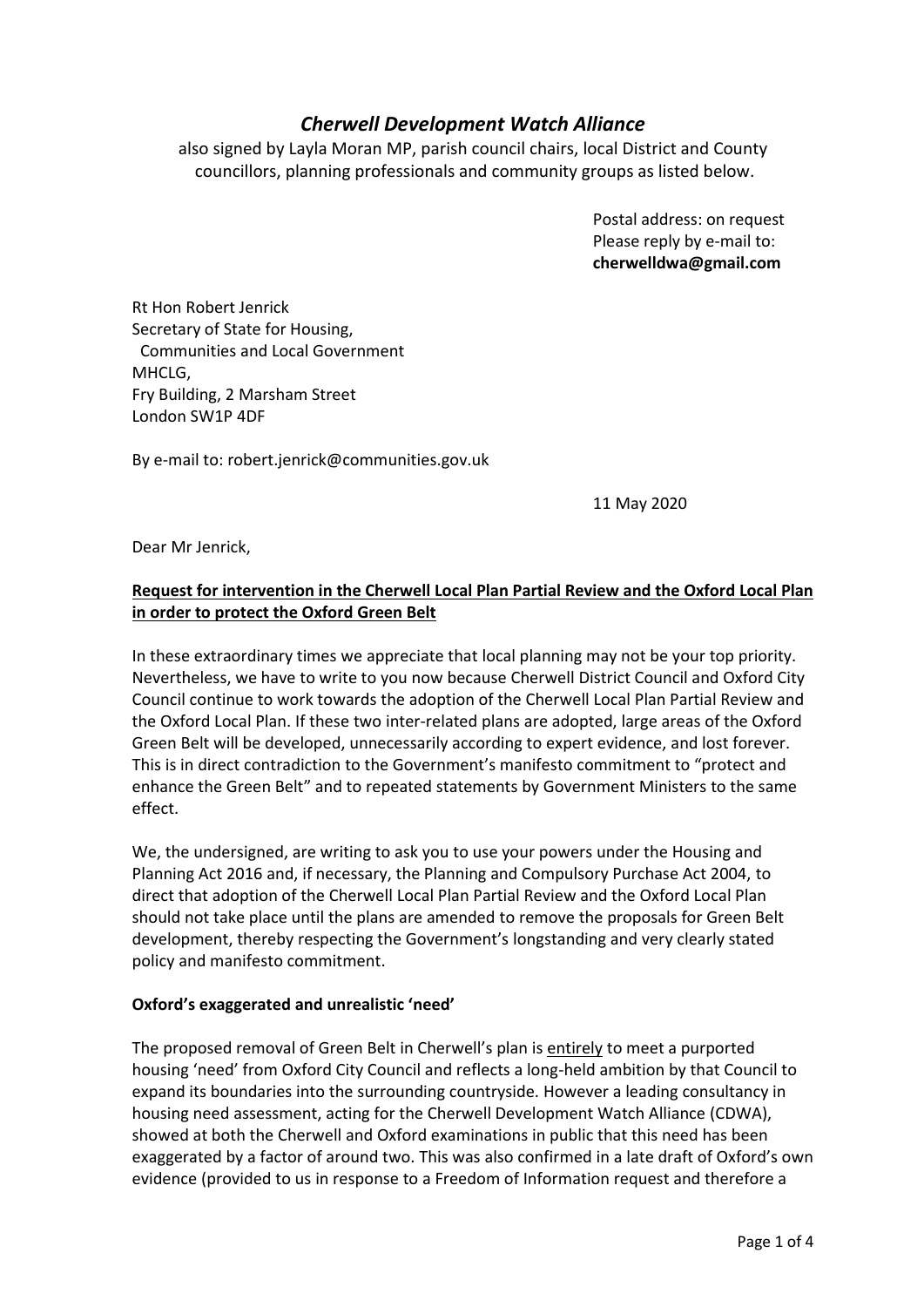public document) which shows how the final version was altered very late in the day to conceal its conclusion on an objective assessment of Oxford's housing need which was about half the level put forward in the plan. This compelling evidence, which we can make available, has to date been ignored by Inspectors keen, no doubt, to be 'pragmatic' as your predecessor urged, but disregarding your manifesto commitment. Our evidence is reinforced by the Office for National Statistics's projection of a decline in Oxford City's population over the plan period (published in March 2020, after the Inspectors' initial conclusions).

The 'need' claimed by Oxford (28,000 houses over twenty years) is equivalent to a new development about half as big again as the existing city. This cannot conceivably represent the City's need, under any accepted definition. The rates of expansion envisaged would be as great as those of the New Towns during their fastest periods of growth. Such growth is wholly inappropriate to the city of Oxford whose centre is already suffering congestion and pollution but cannot expand or be redeveloped because of its exceptional and extensive built heritage dating from medieval times onwards. The massive growth implied by Oxford's claimed, but unsubstantiated, need can surely not be used to justify 'exceptional circumstances' for taking land from the Green Belt, which exists precisely to protect the character and setting of the city from such growth.

### **Oxford City Council's very poor record on delivery**

Oxford City Council, which is Labour controlled, has a very poor record on housing delivery. It has failed the housing delivery test, only delivering 70% of its requirement in the last three years (MHCLG, published 20<sup>th</sup> February 2020). Delivery has declined year on year to 343 in 2018/19 (against a requirement of 743). This means that it will have to identify a buffer of 20% more land for housing and develop an action plan for improvement. The Council has consistently failed to achieve the level of 'affordable' housing it claims to need, while the residential densities it proposes are far lower than they could be.

For many years Oxford has had a large number of vacant and under used employment sites which could readily accommodate housing. Yet its submission plan includes policies that seek to protect such sites. It also chose to allocate a major site known as 'Oxford North' as a business park, despite over provision for such uses in the surrounding area and the fact that the site could have provided substantially more housing.

#### **Consequences for the Green Belt**

Oxford City Council is therefore both failing to provide for its own true needs and take advantage of opportunities to do so, while expecting the surrounding Districts to accommodate an exaggerated need within the Green Belt. The result of such excessive development will be urban sprawl, coalescence of existing distinct settlements, the removal of a strategic gap and destruction of the countryside, precisely the things that the Green Belt is intended to prevent. Recent events have demonstrated the importance of recreational access to green spaces and their significance in providing green lungs for urban areas. Moreover urban sprawl (particularly at the low densities proposed in Cherwell's plan) will add substantially to the difficulty of achieving air pollution and carbon reduction targets.

We acknowledge that some growth is necessary and we support development that is essential to ensure that Oxford's world class University continues to thrive. However, we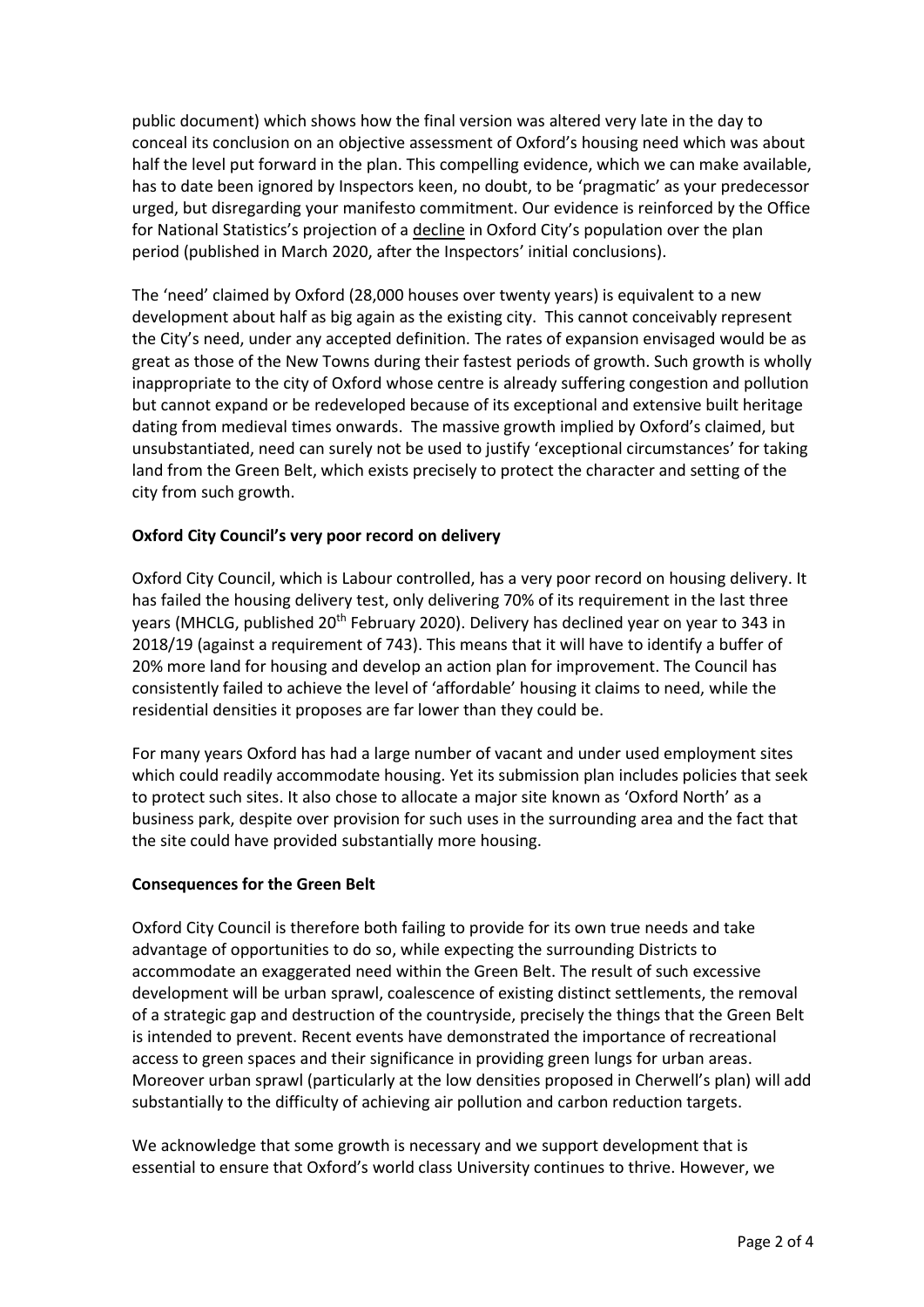believe that this can be achieved without destroying the very thing that makes Oxford such a special place and which the Green Belt protects. Indeed it was acknowledged in a Times leader on March 4th that the Green Belt has "*largely worked, by ensuring that historic cities such as Oxford and York can be enjoyed without approaching them through a desert of suburban sprawl.*"

### **Similarities with the London Plan**

The situation in Oxford is similar to that in London where you directed the Mayor, Sadiq Khan (13th March 2020), to make changes to the London Plan. You pointed to "deeply disappointing" housing delivery below assessed need, housing starts falling over time, "worsening affordability" and "missed opportunities to increase housing delivery". These are precisely the failings of Oxford City Council that we have outlined above.

Your letter to the Mayor emphasised the need for "optimising density", "making best use of brownfield and underutilised land", encouraging "more optimal uses for industrial sites where housing is in high demand" and "removing the 'no net loss' requirement on existing industrial land sites". CDWA also proposed exactly these changes to Oxford's Local Plan. Policies like these, together with a realistic assessment of Oxford's need and implementation of your commitment to protect the Green Belt, are what we ask for in Oxford.

#### **Changed Circumstances**

The effects of the current public health emergency will undoubtedly disrupt the economy, the housing market and house building for a considerable time so that any urgency that could have been claimed for the adoption of these plans has now disappeared. As things stand, the widespread release of Green Belt land is likely to lead to 'cherry picking' of sites by developers and undesirable, uncoordinated development. The emergency, while tragic in its consequences, does give an opportunity to rethink the plans, to make them more sustainable and to avoid the Green Belt development that is contrary to Government policy and commitments. Such a rethink could also help to address our other, on-going, emergency and help in the achievement of our national climate change targets.

# **Overwhelming Local Opposition**

People living in the Green Belt settlements to the North of Oxford have been almost unanimously opposed to these plans. Cherwell Council received an unprecedented level of objections and acknowledged that: "The vast majority of the representations raised objections to the Plan" (Cherwell DC, Statement of Consultation, February 2018). The local parish councils, representing around 20,000 people, are opposed as is our local MP. All of the District Councillors for the area, including Conservatives, voted against Cherwell's plans.

The local population has always resisted Oxford City Council's desire to expand into the surrounding areas thereby swallowing distinctive communities into one amorphous urban sprawl. However they are dismayed that a Conservative Government is allowing this to happen and recent election results in these areas have reflected this as voters look to parties other than the Conservatives in an attempt to protect the Green Belt.